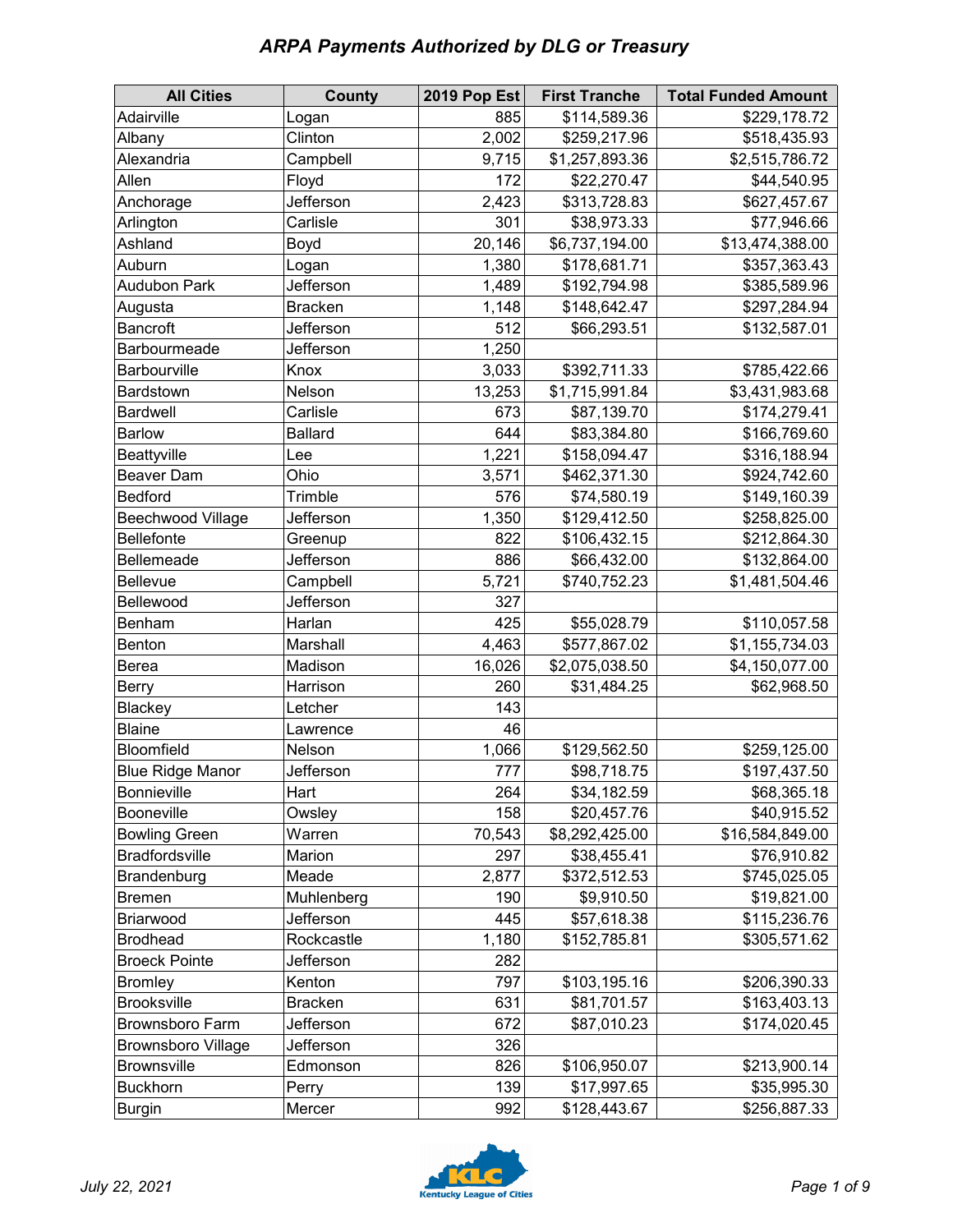| <b>ARPA Payments Authorized by DLG or Treasury</b> |  |
|----------------------------------------------------|--|
|----------------------------------------------------|--|

| <b>All Cities</b>       | <b>County</b>    | 2019 Pop Est | <b>First Tranche</b> | <b>Total Funded Amount</b> |
|-------------------------|------------------|--------------|----------------------|----------------------------|
| <b>Burkesville</b>      | Cumberland       | 1,464        | \$189,557.99         | \$379,115.98               |
| <b>Burnside</b>         | Pulaski          | 843          | \$109,151.22         | \$218,302.44               |
| <b>Butler</b>           | Pendleton        | 583          | \$75,486.55          | \$150,973.10               |
| Cadiz                   | <b>Trigg</b>     | 2,671        | \$345,839.75         | \$691,679.50               |
| Calhoun                 | McLean           | 734          | \$95,037.95          | \$190,075.91               |
| California              | Campbell         | 98           |                      |                            |
| <b>Calvert City</b>     | Marshall         | 2,505        | \$324,346.15         | \$648,692.30               |
| Camargo                 | Montgomery       | 1,144        | \$148,124.55         | \$296,249.10               |
| Cambridge               | Jefferson        | 180          |                      |                            |
| Campbellsburg           | Henry            | 789          | \$102,159.33         | \$204,318.65               |
| Campbellsville          | Taylor           | 11,482       | \$1,486,683.64       | \$2,973,367.28             |
| Campton                 | Wolfe            | 422          | \$54,640.35          | \$109,280.70               |
| Caneyville              | Grayson          | 607          | \$78,594.06          | \$157,188.12               |
| Carlisle                | Nicholas         | 1,986        | \$257,146.29         | \$514,292.58               |
| Carrollton              | Carroll          | 3,780        | \$489,432.52         | \$978,865.03               |
| Carrsville              | Livingston       | 48           |                      |                            |
| Catlettsburg            | Boyd             | 1,747        | \$226,200.69         | \$452,401.38               |
| Cave City               | Barren           | 2,426        | \$314,117.27         | \$628,234.54               |
| Centertown              | Ohio             | 430          | \$55,676.19          | \$111,352.37               |
| <b>Central City</b>     | Muhlenberg       | 5,730        | \$741,917.55         | \$1,483,835.09             |
| Clarkson                | Grayson          | 886          | \$114,718.84         | \$229,437.68               |
| Clay                    | Webster          | 1,096        | \$141,650.58         | \$283,301.15               |
| Clay City               | Powell           | 1,094        | \$141,909.53         | \$283,819.07               |
| Clinton                 | Hickman          | 1,251        | \$161,978.86         | \$323,957.71               |
| Cloverport              | Breckinridge     | 1,152        | \$149,160.39         | \$298,320.77               |
| Coal Run Village        | Pike             | 1,520        | \$196,808.84         | \$393,617.69               |
| Cold Spring             | Campbell         | 6,571        | \$850,809.81         | \$1,701,619.61             |
| Coldstream              | Jefferson        | 1,161        |                      |                            |
| Columbia                | Adair            | 4,604        | \$596,123.63         | \$1,192,247.25             |
| Columbus                | Hickman          | 153          | \$19,810.36          | \$39,620.73                |
| Concord                 | Lewis            | 33           |                      |                            |
| Corbin                  | Knox/Whitley     | 7,202        | \$932,511.37         | \$1,865,022.75             |
| Corinth                 | Grant/Scott      | 226          | \$29,262.37          | \$58,524.73                |
| Corydon                 | Henderson        | 692          | \$89,599.82          | \$179,199.63               |
| Covington               | Kenton           | 40,341       | \$17,957,065.00      | \$35,914,130.00            |
| Crab Orchard            | Lincoln          | 825          | \$106,820.59         | \$213,641.18               |
| Creekside               | Jefferson        | 320          |                      |                            |
| <b>Crescent Springs</b> | Kenton           | 4,058        | \$525,427.82         | \$1,050,855.64             |
| Crestview               | Campbell         | 494          | \$66,612.67          | \$133,225.33               |
| <b>Crestview Hills</b>  | Kenton           | 3,343        | \$63,962.87          | \$127,925.75               |
| Crestwood               | Oldham           | 5,081        | \$533,175.00         | \$1,066,350.00             |
| Crittenden              | Grant            | 3,876        | \$411,588.75         | \$823,177.50               |
| Crofton                 | Christian        | 707          | \$91,542.01          | \$183,084.02               |
| Crossgate               | Jefferson        | 230          |                      |                            |
| Cumberland              | Harlan           | 1,931        |                      |                            |
| Cynthiana               | Harrison         | 6,337        | \$820,511.60         | \$1,641,023.21             |
| Danville                | <b>Boyle</b>     | 16,769       | \$2,171,241.77       | \$4,342,483.54             |
| Dawson Springs          | Caldwell/Hopkins | 2,631        | \$340,660.57         | \$681,321.14               |

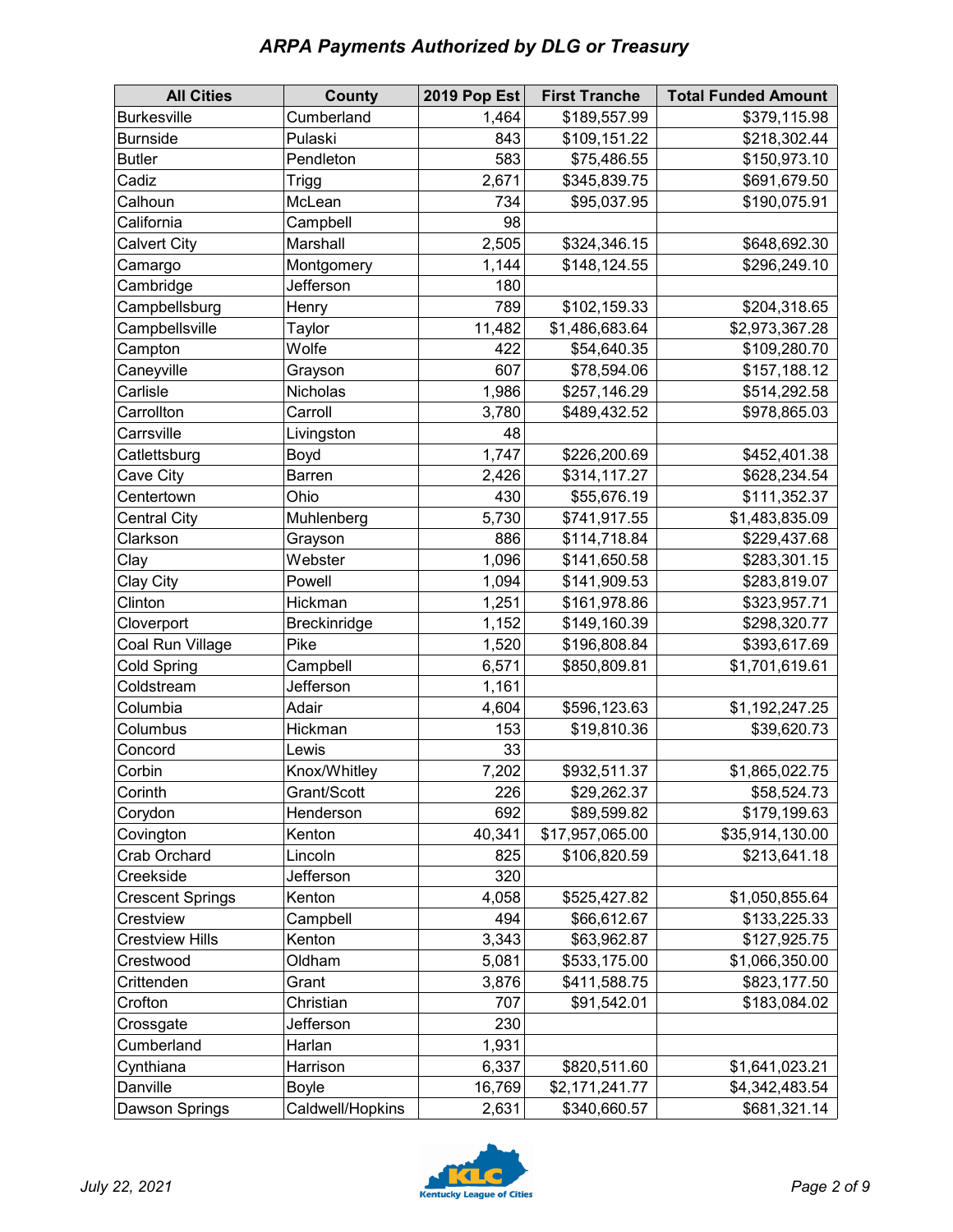| <b>ARPA Payments Authorized by DLG or Treasury</b> |  |
|----------------------------------------------------|--|
|----------------------------------------------------|--|

| <b>All Cities</b>   | <b>County</b>   | 2019 Pop Est | <b>First Tranche</b> | <b>Total Funded Amount</b> |
|---------------------|-----------------|--------------|----------------------|----------------------------|
| Dayton              | Campbell        | 5,609        | \$726,250.53         | \$1,452,501.05             |
| Dixon               | Webster         | 881          | \$114,071.44         | \$228,142.88               |
| Douglass Hills      | Jefferson       | 5,707        | \$738,939.52         | \$1,477,879.04             |
| Dover               | Mason           | 248          |                      |                            |
| Drakesboro          | Muhlenberg      | 498          | \$64,480.79          | \$128,961.58               |
| <b>Druid Hills</b>  | Jefferson       | 313          | \$35,908.60          | \$71,817.19                |
| Dry Ridge           | Grant           | 2,205        | \$285,502.30         | \$571,004.60               |
| Earlington          | Hopkins         | 1,332        | \$172,466.70         | \$344,933.39               |
| Eddyville           | Lyon            | 2,545        | \$329,525.33         | \$659,050.66               |
| Edgewood            | Kenton          | 8,759        | \$1,134,110.96       | \$2,268,221.92             |
| Edmonton            | Metcalfe        | 1,595        | \$206,519.81         | \$413,039.61               |
| Ekron               | Meade           | 150          |                      |                            |
| Elizabethtown       | Hardin          | 30,289       | \$2,611,824.00       | \$5,223,647.00             |
| <b>Elkhorn City</b> | Pike            | 890          | \$115,236.76         | \$230,473.51               |
| Elkton              | Todd            | 2,129        | \$275,661.86         | \$551,323.72               |
| Elsmere             | Kenton          | 8,595        | \$1,112,876.32       | \$2,225,752.64             |
| Eminence            | Henry           | 2,581        | \$334,186.59         | \$668,373.19               |
| Erlanger            | Kenton          | 19,246       | \$2,491,962.49       | \$4,983,924.99             |
| Eubank              | Lincoln/Pulaski | 330          | \$42,728.24          | \$85,456.47                |
| Evarts              | Harlan          | 803          | \$103,972.04         | \$207,944.08               |
| Ewing               | Fleming         | 245          | \$14,625.00          | \$29,250.00                |
| Fairfield           | Nelson          | 118          | \$5,353.13           | \$10,706.25                |
| Fairview            | Kenton          | 144          | \$7,891.29           | \$15,782.58                |
| Falmouth            | Pendleton       | 2,103        | \$272,295.39         | \$544,590.79               |
| Ferguson            | Pulaski         | 947          | \$122,617.09         | \$245,234.18               |
| Fincastle           | Jefferson       | 844          | \$109,280.70         | \$218,561.40               |
| Flatwoods           | Greenup         | 7,079        | \$916,585.39         | \$1,833,170.79             |
| Fleming-Neon        | Letcher         | 677          | \$87,657.62          | \$175,315.25               |
| Flemingsburg        | Fleming         | 2,805        | \$363,190.00         | \$726,380.01               |
| Florence            | Boone           | 33,004       | \$4,273,341.48       | \$8,546,682.96             |
| Fordsville          | Ohio            | 530          | \$68,624.14          | \$137,248.27               |
| <b>Forest Hills</b> | Jefferson       | 458          | \$59,301.61          | \$118,603.22               |
| Fort Mitchell       | Kenton          | 8,241        | \$1,067,040.58       | \$2,134,081.15             |
| Fort Thomas         | Campbell        | 16,263       | \$2,105,725.14       | \$4,211,450.28             |
| Fort Wright         | Kenton          | 5,745        | \$743,859.74         | \$1,487,719.48             |
| Fountain Run        | Monroe          | 209          | \$21,750.00          | \$43,500.00                |
| Fox Chase           | <b>Bullitt</b>  | 487          | \$63,056.52          | \$126,113.03               |
| Frankfort           | Franklin        | 27,755       | \$3,593,703.58       | \$7,187,407.15             |
| Franklin            | Simpson         | 9,010        | \$1,166,610.31       | \$2,333,220.63             |
| Fredonia            | Caldwell        | 396          | \$51,273.88          | \$102,547.77               |
| Frenchburg          | Menifee         | 545          | \$70,566.33          | \$141,132.66               |
| Fulton              | Fulton          | 2,120        | \$274,496.54         | \$548,993.09               |
| Gamaliel            | Monroe          | 358          | \$46,353.66          | \$92,707.32                |
| Georgetown          | Scott           | 34,992       | \$4,530,746.73       | \$9,061,493.46             |
| Germantown          | Bracken/Mason   | 149          | \$13,125.00          | \$26,250.00                |
| Ghent               | Carroll         | 305          | \$39,491.25          | \$78,982.50                |
| Glasgow             | <b>Barren</b>   | 14,485       | \$1,875,510.59       | \$3,751,021.17             |
| Glencoe             | Gallatin        | 366          | \$44,445.00          | \$88,890.00                |

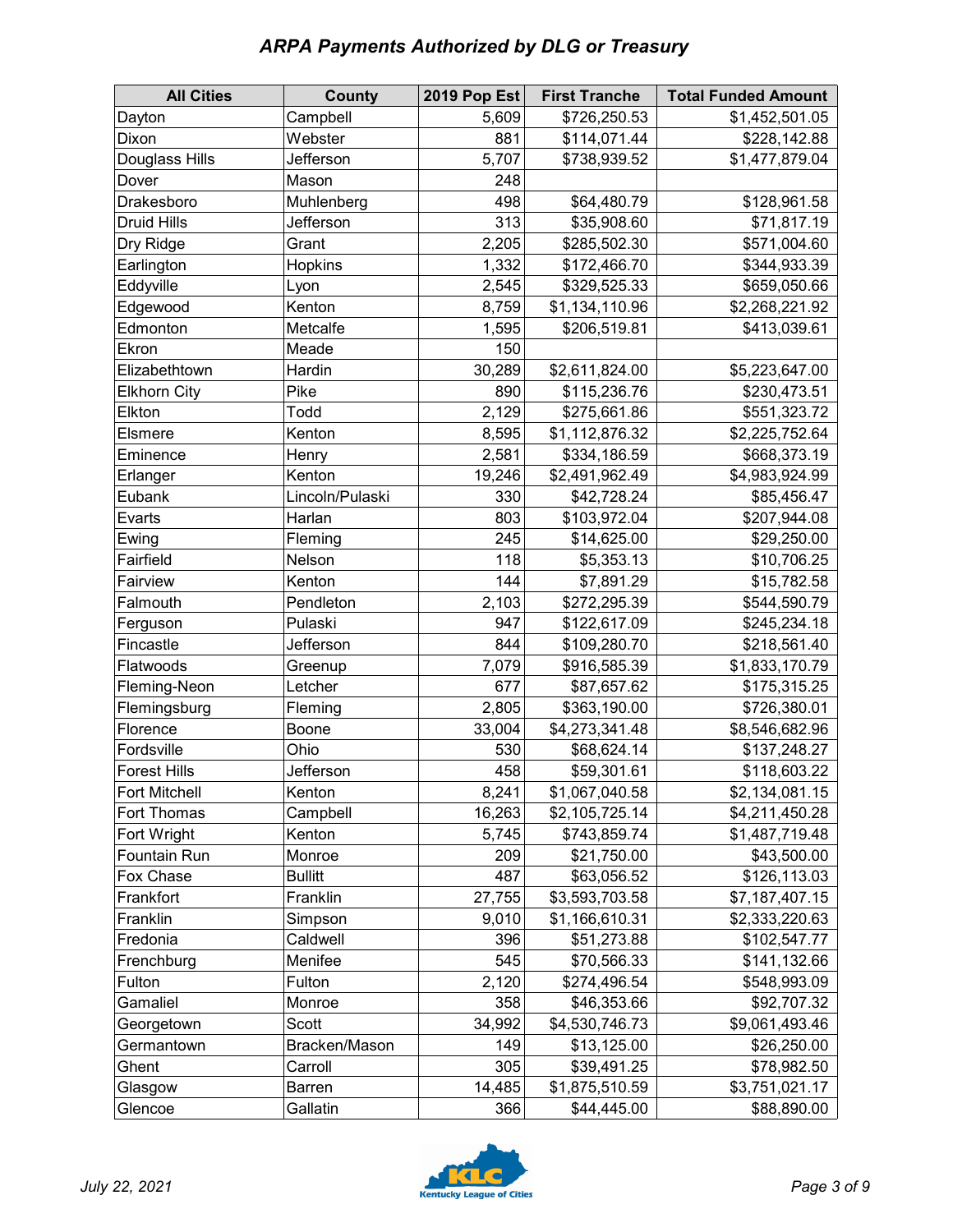## *ARPA Payments Authorized by DLG or Treasury*

| <b>All Cities</b>                       | County              | 2019 Pop Est | <b>First Tranche</b>         | <b>Total Funded Amount</b> |
|-----------------------------------------|---------------------|--------------|------------------------------|----------------------------|
| Glenview                                | Jefferson           | 543          | \$70,307.37                  | \$140,614.74               |
| <b>Glenview Hills</b>                   | Jefferson           | 330          | \$42,728.24                  | \$85,456.47                |
| <b>Glenview Manor</b>                   | Jefferson           | 196          | \$22,980.75                  | \$45,961.50                |
| Goose Creek                             | Jefferson           | 303          |                              |                            |
| Goshen                                  | Oldham              | 1,010        | \$130,774.30                 | \$261,548.59               |
| <b>Grand Rivers</b>                     | Livingston          | 367          | \$47,518.98                  | \$95,037.95                |
| Gratz                                   | Owen                | 77           |                              |                            |
| Graymoor-Devondale                      | Jefferson           | 2,948        | \$381,705.57                 | \$763,411.14               |
| Grayson                                 | Carter              | 3,894        | \$504,193.18                 | \$1,008,386.36             |
| <b>Green Spring</b>                     | Jefferson           | 747          | \$83,019.00                  | \$166,038.00               |
| Greensburg                              | Green               | 2,066        | \$96,721.19                  | \$193,442.38               |
| Greenup                                 | Greenup             | 1,113        | \$144,110.69                 | \$288,221.37               |
| Greenville                              | Muhlenberg          | 4,204        | \$544,331.83                 | \$1,088,663.65             |
| Guthrie                                 | Todd                | 1,409        | \$182,436.62                 | \$364,873.24               |
| Hanson                                  | Hopkins             | 710          | \$91,930.45                  | \$183,860.89               |
| Hardin                                  | Marshall            | 604          | \$78,205.62                  | \$156,411.24               |
| Hardinsburg                             | Breckinridge        | 2,338        | \$302,723.08                 | \$605,446.15               |
| Harlan                                  | Harlan              | 1,504        | \$194,737.17                 | \$389,474.34               |
| Harrodsburg                             | Mercer              | 8,533        | \$1,104,848.59               | \$2,209,697.18             |
| Hartford                                | Ohio                | 2,726        | \$352,961.12                 | \$705,922.24               |
| Hawesville                              | Hancock             | 990          | \$128,184.71                 | \$256,369.41               |
| Hazard                                  | Perry               | 4,860        | \$629,270.38                 | \$1,258,540.76             |
| Hazel                                   | Calloway            | 403          | \$24,356.25                  | \$48,712.50                |
| <b>Hebron Estates</b>                   | <b>Bullitt</b>      | 1,177        | \$152,397.37                 | \$304,794.75               |
| Henderson                               | Henderson           | 28,207       | \$3,172,867.00               | \$6,345,733.00             |
| <b>Heritage Creek</b>                   | Jefferson           | 1,133        | \$146,700.28                 | \$293,400.55               |
| Hickman                                 | Fulton              | 2,108        | \$272,942.79                 | \$545,885.58               |
| <b>Hickory Hill</b>                     | Jefferson           | 118          | \$14,592.75                  | \$29,185.50                |
| <b>Highland Heights</b>                 | Campbell            | 7,065        | \$914,772.68                 | \$1,829,545.36             |
| <b>Hills and Dales</b>                  | Jefferson           | 146          | \$18,904.01                  | \$37,808.01                |
| <b>Hillview</b>                         | <b>Bullitt</b>      | 9,225        | \$1,194,448.41               | \$2,388,896.81             |
| Hindman                                 | Knott               | 678          | \$87,787.10                  | \$175,574.20               |
| Hodgenville                             | Larue               | 3,249        | \$420,678.90                 | \$841,357.80               |
| <b>Hollow Creek</b>                     | Jefferson           | 806          | \$96,281.25                  | \$192,562.50               |
| Hollyvilla                              | Jefferson           | 555          |                              |                            |
| Hopkinsville                            | Christian           | 30,680       | \$3,379,499.00               | \$6,758,997.00             |
| Horse Cave                              | Hart                | 2,425        | \$313,987.79                 | \$627,975.58               |
| <b>Houston Acres</b>                    | Jefferson           | 504          |                              |                            |
| <b>Hunters Hollow</b>                   | <b>Bullitt</b>      | 358          | \$46,353.66                  | \$92,707.32                |
| Hurstbourne                             | Jefferson           | 4,388        | \$568,156.05                 | \$1,136,312.11             |
| <b>Hurstbourne Acres</b><br>Hustonville | Jefferson           | 1,890        | \$156,000.00                 | \$312,000.00               |
|                                         | Lincoln             | 369          | \$47,777.94                  | \$95,555.87                |
| Hyden                                   | Leslie              | 332          | \$42,987.19                  | \$85,974.39                |
| Independence                            | Kenton<br>Jefferson | 28,521       | \$3,692,884.87               | \$7,385,769.75             |
| <b>Indian Hills</b>                     |                     | 2,968        | \$384,295.16                 | \$768,590.32               |
| Inez                                    | Martin<br>Estill    | 620          | \$49,894.13                  | \$99,788.25                |
| Irvine                                  |                     | 2,298        | \$297,543.90<br>\$153,951.13 | \$595,087.79               |
| Irvington                               | Breckinridge        | 1,189        |                              | \$307,902.26               |

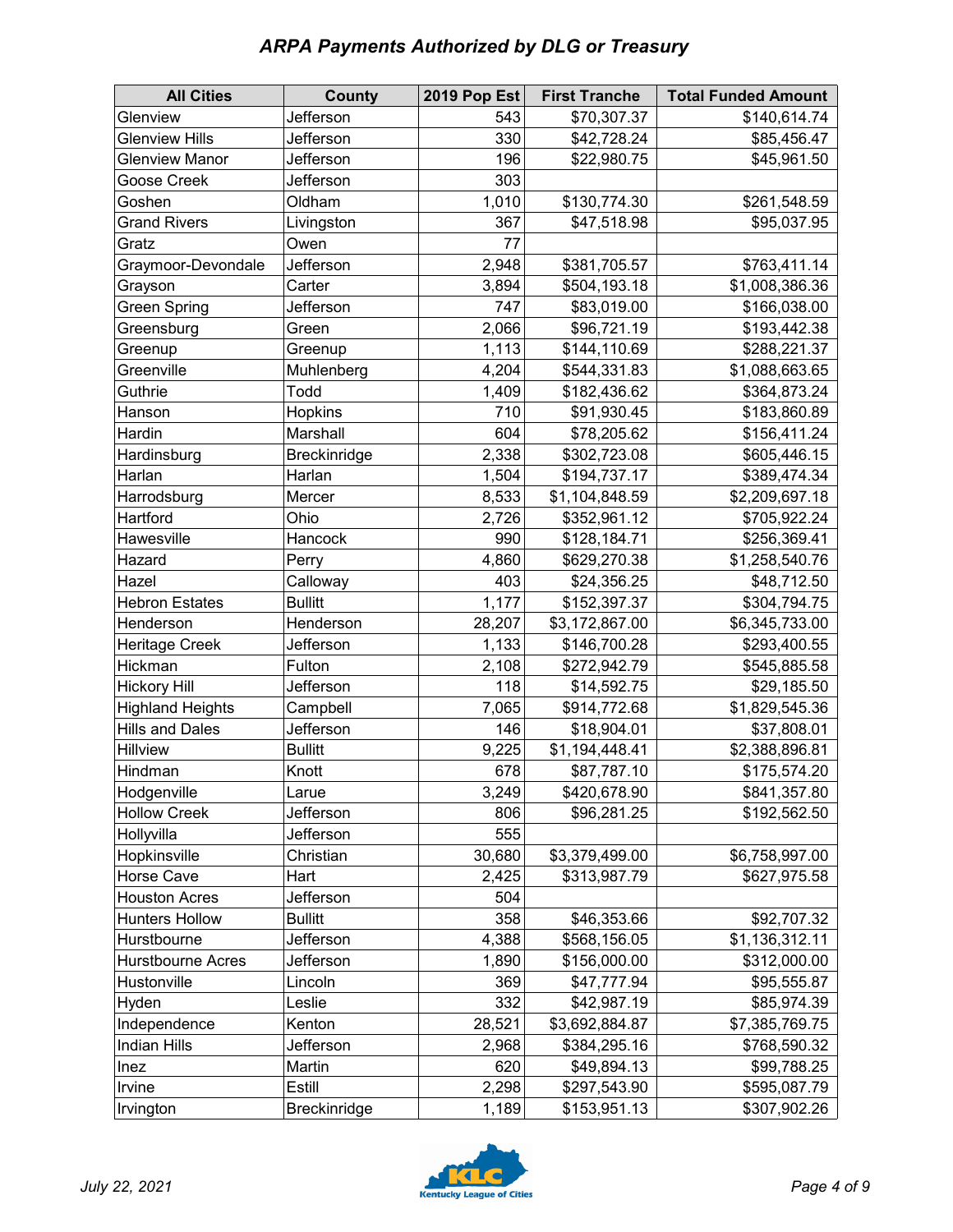## *ARPA Payments Authorized by DLG or Treasury*

| <b>All Cities</b>       | <b>County</b>    | 2019 Pop Est | <b>First Tranche</b> | <b>Total Funded Amount</b> |
|-------------------------|------------------|--------------|----------------------|----------------------------|
| Island                  | McLean           | 451          | \$58,395.26          | \$116,790.51               |
| Jackson                 | <b>Breathitt</b> | 1,939        | \$251,060.75         | \$502,121.51               |
| Jamestown               | Russell          | 1,791        | \$231,897.79         | \$463,795.58               |
| Jeffersontown           | Jefferson        | 27,715       | \$3,588,524.40       | \$7,177,048.79             |
| Jeffersonville          | Montgomery       | 1,753        | \$226,977.57         | \$453,955.13               |
| Jenkins                 | Letcher          | 1,929        | \$249,765.96         | \$499,531.92               |
| Junction City           | Boyle/Lincoln    | 2,306        | \$298,579.73         | \$597,159.46               |
| Kenton Vale             | Kenton           | 108          | \$6,826.13           | \$13,652.25                |
| Kevil                   | <b>Ballard</b>   | 584          | \$75,616.03          | \$151,232.06               |
| Kingsley                | Jefferson        | 390          |                      |                            |
| Kuttawa                 | Lyon             | 670          | \$86,751.27          | \$173,502.53               |
| LaCenter                | <b>Ballard</b>   | 959          | \$124,170.84         | \$248,341.68               |
| LaFayette               | Christian        | 160          | \$20,716.72          | \$41,433.44                |
| LaGrange                | Oldham           | 9,031        | \$1,169,329.38       | \$2,338,658.76             |
| Lakeside Park           | Kenton           | 2,762        | \$357,622.38         | \$715,244.77               |
| Lakeview Heights        | Rowan            | 224          | \$18,771.75          | \$37,543.50                |
| Lancaster               | Garrard          | 3,867        | \$500,697.23         | \$1,001,394.47             |
| Langdon Place           | Jefferson        | 915          | \$113,943.75         | \$227,887.50               |
| Lawrenceburg            | Anderson         | 11,509       | \$1,490,179.59       | \$2,980,359.18             |
| Lebanon                 | Marion           | 5,708        | \$739,069.00         | \$1,478,137.99             |
| Lebanon Junction        | <b>Bullitt</b>   | 1,962        | \$254,038.78         | \$508,077.57               |
| Leitchfield             | Grayson          | 6,858        | \$887,970.42         | \$1,775,940.85             |
| Lewisburg               | Logan            | 804          | \$104,101.52         | \$208,203.04               |
| Lewisport               | Hancock          | 1,690        | \$218,820.36         | \$437,640.72               |
| Lexington               | Fayette          | 323,152      | \$60,589,029.00      | \$121,178,058.00           |
| Liberty                 | Casey            | 2,130        | \$275,791.34         | \$551,582.68               |
| Lincolnshire            | Jefferson        | 150          | \$19,421.93          | \$38,843.85                |
| Livermore               | McLean           | 1,289        | \$166,899.08         | \$333,798.16               |
| Livingston              | Rockcastle       | 215          | \$27,838.09          | \$55,676.19                |
| London                  | Laurel           | 8,068        | \$1,044,640.62       | \$2,089,281.24             |
| Loretto                 | Marion           | 693          | \$89,729.29          | \$179,458.59               |
| Louisa                  | Lawrence         | 2,327        | \$301,298.80         | \$602,597.60               |
| Louisville              | Jefferson        | 617,638      | \$194,147,886.00     | \$388,295,772.00           |
| Loyall                  | Harlan           | 601          | \$77,817.18          | \$155,634.36               |
| Ludlow                  | Kenton           | 4,504        | \$437,487.75         | \$874,975.50               |
| Lynch                   | Harlan           | 644          |                      |                            |
| Lyndon                  | Jefferson        | 11,423       | \$1,479,044.35       | \$2,958,088.70             |
| Lynnview                | Jefferson        | 933          | \$120,804.38         | \$241,608.75               |
| Mackville               | Washington       | 223          |                      |                            |
| Madisonville            | Hopkins          | 18,621       | \$2,411,037.81       | \$4,822,075.61             |
| Manchester              | Clay             | 1,290        | \$167,028.56         | \$334,057.12               |
| <b>Manor Creek</b>      | Jefferson        | 233          | \$30,168.72          | \$60,337.45                |
| Marion                  | Crittenden       | 2,841        | \$367,851.27         | \$735,702.53               |
| Martin                  | Floyd            | 554          | \$71,731.65          | \$143,463.29               |
| <b>Maryhill Estates</b> | Jefferson        | 184          | \$23,253.75          | \$46,507.50                |
| Mayfield                | Graves           | 9,817        | \$1,271,100.27       | \$2,542,200.54             |
| Maysville               | Mason            | 8,728        | \$1,130,097.09       | \$2,260,194.19             |
| McHenry                 | Ohio             | 388          | \$20,123.25          | \$40,246.50                |

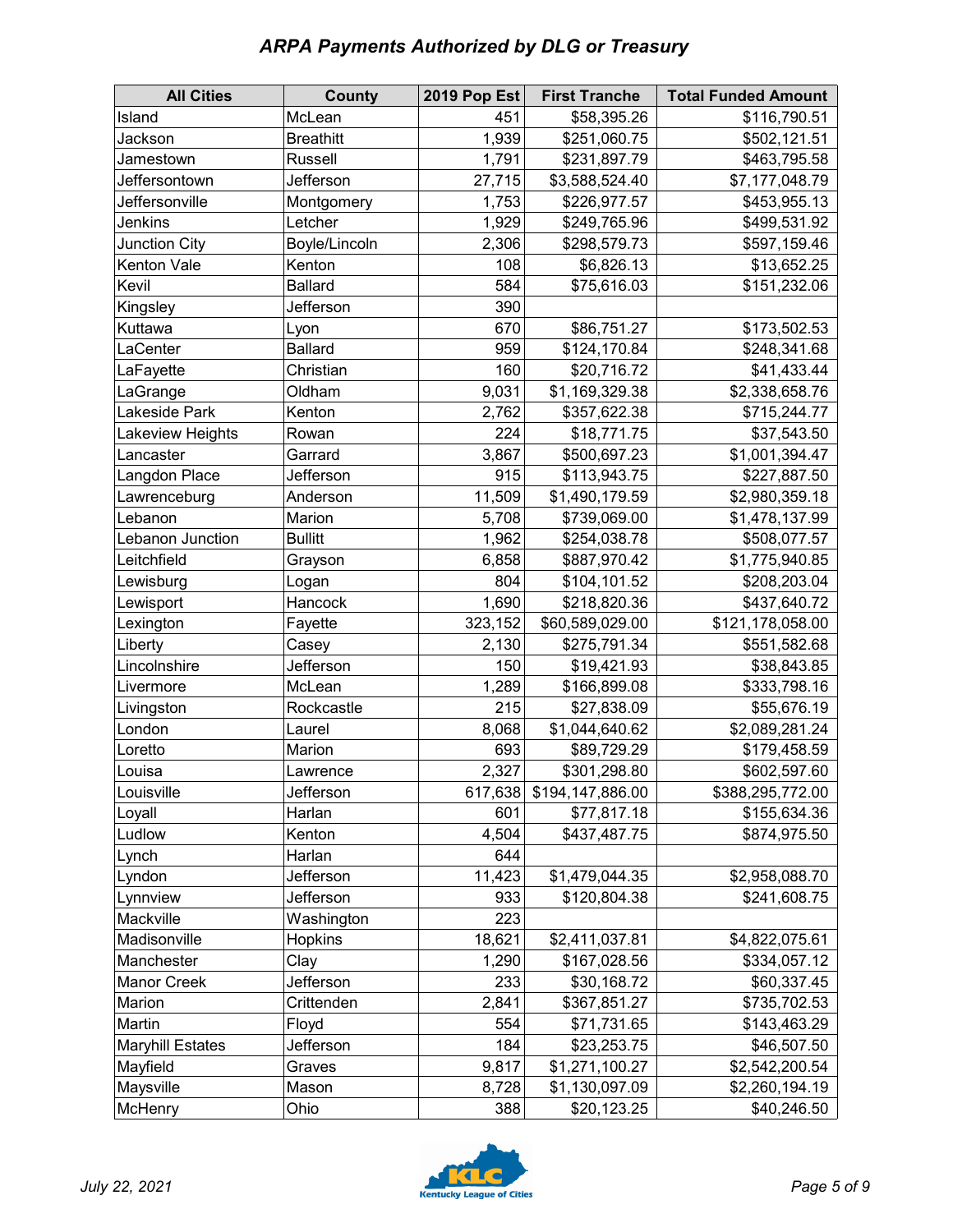| <b>ARPA Payments Authorized by DLG or Treasury</b> |  |  |
|----------------------------------------------------|--|--|
|----------------------------------------------------|--|--|

| <b>All Cities</b>          | <b>County</b>    | 2019 Pop Est | <b>First Tranche</b> | <b>Total Funded Amount</b> |
|----------------------------|------------------|--------------|----------------------|----------------------------|
| McKee                      | Jackson          | 779          | \$100,864.53         | \$201,729.06               |
| Meadow Vale                | Jefferson        | 759          | \$98,274.94          | \$196,549.88               |
| Meadowbrook Farm           | Jefferson        | 142          | \$12,305.63          | \$24,611.25                |
| <b>Meadowview Estates</b>  | Jefferson        | 167          | \$21,623.08          | \$43,246.15                |
| Melbourne                  | Campbell         | 482          |                      |                            |
| Mentor                     | Campbell         | 223          | \$16,537.50          | \$33,075.00                |
| Middlesborough             | Bell             | 9,084        | \$1,176,191.80       | \$2,352,383.59             |
| Middletown                 | Jefferson        | 7,877        | \$1,019,910.04       | \$2,039,820.07             |
| Midway                     | Woodford         | 1,893        | \$245,104.70         | \$490,209.39               |
| Millersburg                | Bourbon/Nicholas | 780          | \$100,994.01         | \$201,988.02               |
| Milton                     | Trimble          | 601          | \$77,817.18          | \$155,634.36               |
| Mockingbird Valley         | Jefferson        | 164          |                      |                            |
| Monterey                   | Owen             | 133          |                      |                            |
| Monticello                 | Wayne            | 5,988        | \$775,323.26         | \$1,550,646.52             |
| Moorland                   | Jefferson        | 445          | \$54,000.00          | \$108,000.00               |
| Morehead                   | Rowan            | 7,562        | \$979,123.99         | \$1,958,247.99             |
| Morganfield                | Union            | 3,366        | \$435,828.00         | \$871,656.01               |
| Morgantown                 | <b>Butler</b>    | 2,431        | \$314,764.67         | \$629,529.34               |
| Mortons Gap                | Hopkins          | 826          | \$106,950.07         | \$213,900.14               |
| <b>Mount Olivet</b>        | Robertson        | 336          | \$43,505.11          | \$87,010.23                |
| <b>Mount Sterling</b>      | Montgomery       | 7,231        | \$936,266.28         | \$1,872,532.56             |
| Mount Vernon               | Rockcastle       | 2,415        | \$312,693.00         | \$625,385.99               |
| Mount Washington           | <b>Bullitt</b>   | 14,817       | \$1,918,497.78       | \$3,836,995.56             |
| Muldraugh                  | Hardin/Meade     | 986          | \$127,666.79         | \$255,333.58               |
| Munfordville               | Hart             | 1,659        | \$214,806.49         | \$429,612.99               |
| Murray                     | Calloway         | 19,327       | \$2,502,450.33       | \$5,004,900.67             |
| Murray Hill                | Jefferson        | 605          |                      |                            |
| Nebo                       | Hopkins          | 226          | \$27,097.88          | \$54,195.75                |
| New Castle                 | Henry            | 939          | \$121,581.25         | \$243,162.50               |
| New Haven                  | Nelson           | 894          | \$115,754.67         | \$231,509.35               |
| Newport                    | Campbell         | 14,932       | \$1,933,387.92       | \$3,866,775.85             |
| Nicholasville              | Jessamine        | 30,865       | \$3,996,384.83       | \$7,992,769.66             |
| Norbourne Estates          | Jefferson        | 449          | \$58,136.30          | \$116,272.59               |
| North Middletown           | Bourbon          | 646          | \$78,945.00          | \$157,890.00               |
| Northfield                 | Jefferson        | 1,051        | \$136,082.96         | \$272,165.91               |
| Nortonville                | Hopkins          | 1,150        | \$148,901.43         | \$297,802.85               |
| Norwood                    | Jefferson        | 382          |                      |                            |
| Oak Grove                  | Christian        | 7,320        | \$947,789.95         | \$1,895,579.91             |
| Oakland                    | Warren           | 218          |                      |                            |
| Old Brownsboro Place       | Jefferson        | 366          |                      |                            |
| Olive Hill                 | Carter           | 1,556        | \$201,470.11         | \$402,940.21               |
| <b>Orchard Grass Hills</b> | Oldham           | 1,775        |                      |                            |
| Owensboro                  | Daviess          | 60,131       | \$6,662,088.00       | \$13,324,175.00            |
| Owenton                    | Owen             | 1,533        | \$198,492.08         | \$396,984.15               |
| Owingsville                | <b>Bath</b>      | 1,573        | \$203,671.26         | \$407,342.51               |
| Paducah                    | McCracken        | 24,865       | \$3,219,507.82       | \$6,439,015.63             |
| Paintsville                | Johnson          | 3,990        | \$516,623.21         | \$1,033,246.43             |
| Paris                      | Bourbon          | 9,671        | \$1,252,196.26       | \$2,504,392.53             |

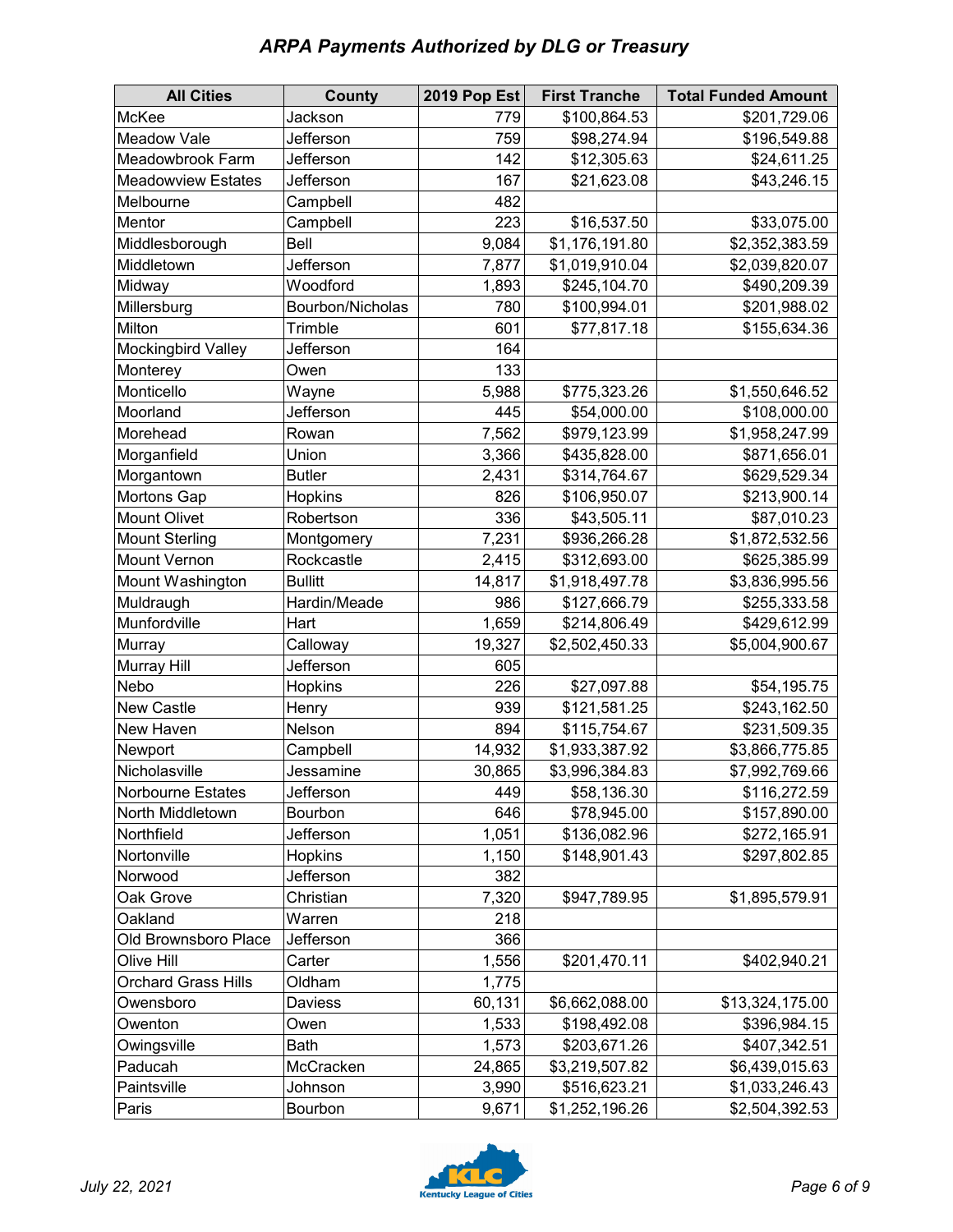|  |  | <b>ARPA Payments Authorized by DLG or Treasury</b> |  |  |
|--|--|----------------------------------------------------|--|--|
|--|--|----------------------------------------------------|--|--|

| <b>All Cities</b>      | <b>County</b>    | <b>2019 Pop Est</b> | <b>First Tranche</b> | <b>Total Funded Amount</b> |
|------------------------|------------------|---------------------|----------------------|----------------------------|
| Park City              | Barren           | 559                 | \$72,379.04          | \$144,758.08               |
| Park Hills             | Kenton           | 2,984               | \$386,366.84         | \$772,733.67               |
| Parkway Village        | Jefferson        | 660                 | \$85,456.47          | \$170,912.94               |
| Pembroke               | Christian        | 889                 | \$115,107.28         | \$230,214.55               |
| Perryville             | <b>Boyle</b>     | 749                 | \$16,260.00          | \$32,520.00                |
| Pewee Valley           | Oldham           | 1,569               | \$203,153.34         | \$406,306.68               |
| Pikeville              | Pike             | 6,551               | \$848,220.22         | \$1,696,440.43             |
| Pineville              | Bell             | 1,730               | \$223,999.54         | \$447,999.08               |
| Pioneer Village        | <b>Bullitt</b>   | 2,941               | \$367,309.50         | \$734,619.00               |
| Pippa Passes           | Knott            | 659                 | \$85,326.99          | \$170,653.98               |
| Plantation             | Jefferson        | 854                 | \$93,562.50          | \$187,125.00               |
| Pleasureville          | Henry/Shelby     | 883                 | \$114,330.40         | \$228,660.80               |
| <b>Plum Springs</b>    | Warren           | 528                 | \$19,073.25          | \$38,146.50                |
| Poplar Hills           | Jefferson        | 423                 |                      |                            |
| Powderly               | Muhlenberg       | 736                 | \$95,296.91          | \$190,593.83               |
| Prestonsburg           | Floyd            | 3,532               | \$457,321.60         | \$914,643.20               |
| Prestonville           | Carroll          | 159                 | \$13,125.00          | \$26,250.00                |
| Princeton              | Caldwell         | 6,115               | \$791,767.15         | \$1,583,534.31             |
| Prospect               | Jefferson/Oldham | 4,905               | \$635,096.96         | \$1,270,193.91             |
| Providence             | Webster          | 2,999               | \$388,309.03         | \$776,618.05               |
| Raceland               | Greenup          | 2,355               | \$304,924.23         | \$609,848.45               |
| Radcliff               | Hardin           | 22,914              | \$2,966,893.31       | \$5,933,786.62             |
| Ravenna                | Estill           | 559                 | \$72,379.04          | \$144,758.08               |
| Raywick                | Marion           | 135                 |                      |                            |
| Richlawn               | Jefferson        | 412                 | \$51,076.88          | \$102,153.75               |
| Richmond               | Madison          | 36,157              | \$4,681,590.35       | \$9,363,180.70             |
| <b>River Bluff</b>     | Oldham           | 442                 |                      |                            |
| Riverwood              | Jefferson        | 466                 | \$60,337.45          | \$120,674.90               |
| Robards                | Henderson        | 502                 | \$41,400.00          | \$82,800.00                |
| Rochester              | <b>Butler</b>    | 151                 | \$11,070.00          | \$22,140.00                |
| Rockport               | Ohio             | 265                 | \$15,180.00          | \$30,360.00                |
| <b>Rolling Fields</b>  | Jefferson        | 661                 | \$85,585.95          | \$171,171.90               |
| <b>Rolling Hills</b>   | Jefferson        | 989                 | \$128,055.23         | \$256,110.45               |
| Russell                | Greenup          | 3,231               | \$418,348.27         | \$836,696.54               |
| <b>Russell Springs</b> | Russell          | 2,638               | \$341,566.93         | \$683,133.85               |
| Russellville           | Logan            | 7,109               | \$920,469.78         | \$1,840,939.56             |
| <b>Ryland Heights</b>  | Kenton           | 1,077               | \$139,449.42         | \$278,898.85               |
| Sacramento             | McLean           | 440                 | \$56,970.98          | \$113,941.96               |
| Sadieville             | Scott            | 362                 | \$46,871.58          | \$93,743.16                |
| Saint Charles          | Hopkins          | 269                 | \$26,673.75          | \$53,347.50                |
| <b>Saint Matthews</b>  | Jefferson        | 18,105              | \$2,344,226.38       | \$4,688,452.77             |
| Saint Regis Park       | Jefferson        | 1,497               | \$193,830.81         | \$387,661.63               |
| Salem                  | Livingston       | 723                 | \$93,613.68          | \$187,227.36               |
| Salt Lick              | <b>Bath</b>      | 327                 | \$22,961.25          | \$45,922.50                |
| Salyersville           | Magoffin         | 1,657               | \$214,547.53         | \$429,095.07               |
| Sanders                | Carroll          | 235                 | \$30,427.68          | \$60,855.37                |
| Sandy Hook             | Elliott          | 609                 | \$78,853.02          | \$157,706.03               |
| Sardis                 | Mason/Robertson  | 101                 | \$1,875.00           | \$3,750.00                 |

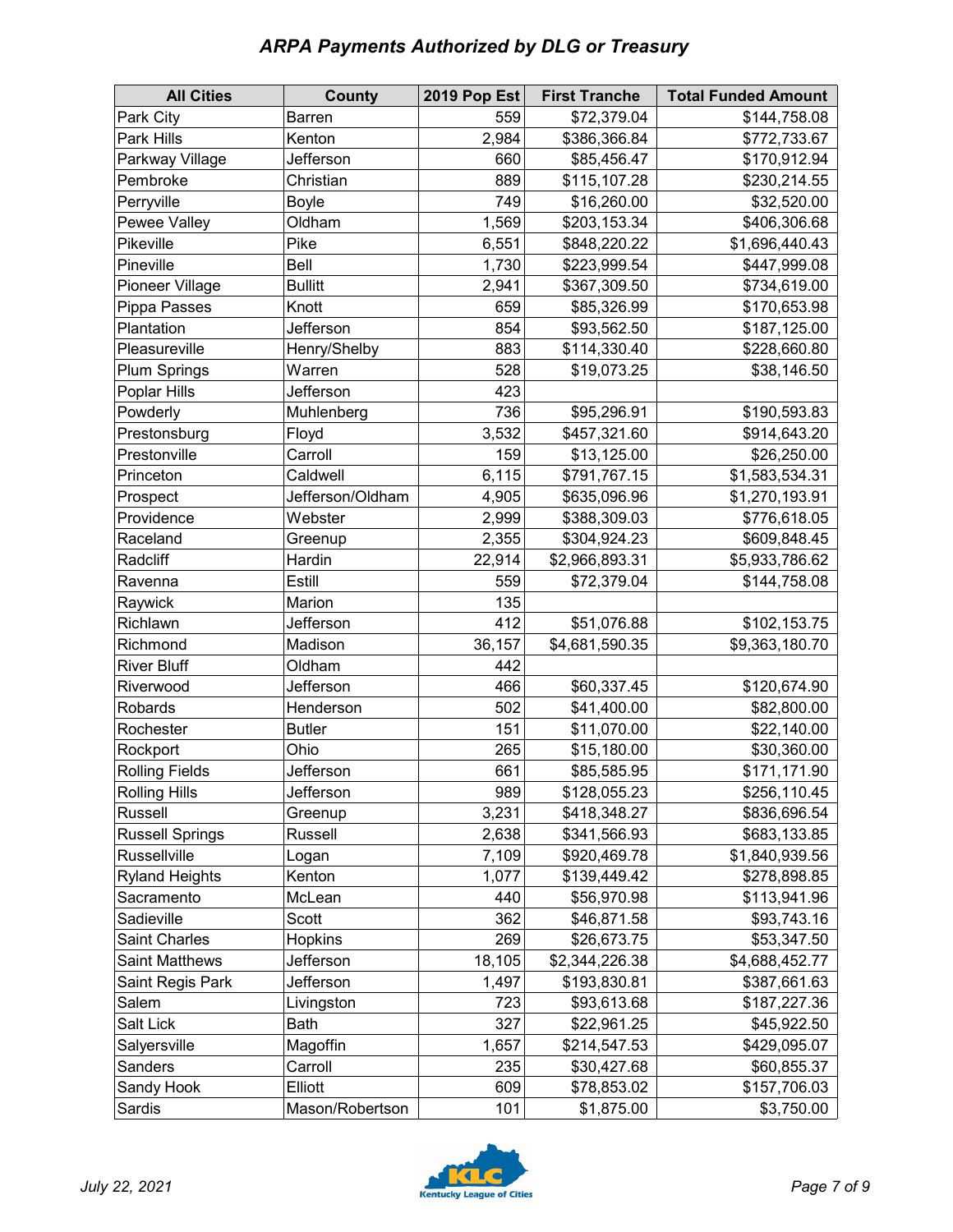|  |  | <b>ARPA Payments Authorized by DLG or Treasury</b> |
|--|--|----------------------------------------------------|
|--|--|----------------------------------------------------|

| <b>All Cities</b>         | <b>County</b>  | 2019 Pop Est | <b>First Tranche</b> | <b>Total Funded Amount</b> |
|---------------------------|----------------|--------------|----------------------|----------------------------|
| Science Hill              | Pulaski        | 696          |                      |                            |
| Scottsville               | Allen          | 4,541        | \$587,966.42         | \$1,175,932.84             |
| Sebree                    | Webster        | 1,530        | \$198,103.64         | \$396,207.28               |
| Seneca Gardens            | Jefferson      | 709          | \$91,800.97          | \$183,601.93               |
| Sharpsburg                | <b>Bath</b>    | 338          | \$43,764.07          | \$87,528.14                |
| Shelbyville               | Shelby         | 16,585       | \$2,147,417.54       | \$4,294,835.08             |
| Shepherdsville            | <b>Bullitt</b> | 12,442       | \$1,610,983.96       | \$3,221,967.93             |
| Shively                   | Jefferson      | 15,689       | \$2,031,403.91       | \$4,062,807.81             |
| <b>Silver Grove</b>       | Campbell       | 1,186        | \$153,562.69         | \$307,125.38               |
| Simpsonville              | Shelby         | 2,923        | \$378,468.58         | \$756,937.17               |
| Slaughters                | Webster        | 205          | \$26,062.50          | \$52,125.00                |
| Smithfield                | Henry          | 114          |                      |                            |
| Smithland                 | Livingston     | 288          | \$37,290.10          | \$74,580.19                |
| <b>Smiths Grove</b>       | Warren         | 798          | \$103,324.64         | \$206,649.29               |
| Somerset                  | Pulaski        | 11,585       | \$1,500,020.03       | \$3,000,040.06             |
| Sonora                    | Hardin         | 520          | \$35,946.38          | \$71,892.75                |
| South Carrollton          | Muhlenberg     | 180          | \$3,900.00           | \$7,800.00                 |
| South Park View           | Jefferson      |              |                      |                            |
| South Shore               | Greenup        | 1,057        | \$136,859.83         | \$273,719.67               |
| Southgate                 | Campbell       | 4,013        | \$519,601.24         | \$1,039,202.48             |
| Sparta                    | Gallatin/Owen  | 277          | \$31,875.00          | \$63,750.00                |
| <b>Spring Mill</b>        | Jefferson      | 296          |                      |                            |
| <b>Spring Valley</b>      | Jefferson      | 683          |                      |                            |
| Springfield               | Washington     | 2,961        | \$383,388.81         | \$766,777.61               |
| <b>Stamping Ground</b>    | Scott          | 802          | \$103,842.56         | \$207,685.12               |
| Stanford                  | Lincoln        | 3,662        | \$474,153.94         | \$948,307.87               |
| Stanton                   | Powell         | 2,713        | \$351,277.89         | \$702,555.78               |
| <b>Strathmoor Manor</b>   | Jefferson      | 341          | \$44,152.51          | \$88,305.02                |
| <b>Strathmoor Village</b> | Jefferson      | 660          |                      |                            |
| <b>Sturgis</b>            | Union          | 1,781        | \$230,602.99         | \$461,205.99               |
| Sycamore                  | Jefferson      | 165          |                      |                            |
| <b>Taylor Mill</b>        | Kenton         | 6,802        | \$880,719.57         | \$1,761,439.14             |
| Taylorsville              | Spencer        | 1,308        | \$169,359.19         | \$338,718.38               |
| <b>Ten Broeck</b>         | Jefferson      | 105          | \$12,657.75          | \$25,315.50                |
| Thornhill                 | Jefferson      | 187          |                      |                            |
| Tompkinsville             | Monroe         | 2,252        | \$291,587.84         | \$583,175.68               |
| Trenton                   | Todd           | 375          | \$48,554.81          | \$97,109.63                |
| Union                     | Boone          | 6,034        | \$781,279.31         | \$1,562,558.63             |
| Uniontown                 | Union          | 930          | \$120,415.94         | \$240,831.87               |
| Upton                     | Hardin/Larue   | 698          |                      |                            |
| Vanceburg                 | Lewis          | 1,400        | \$181,271.30         | \$362,542.61               |
| Versailles                | Woodford       | 9,318        | \$1,206,490.00       | \$2,412,980.00             |
| Vicco                     | Knott/Perry    | 301          |                      |                            |
| Villa Hills               | Kenton         | 7,461        | \$966,046.56         | \$1,932,093.13             |
| <b>Vine Grove</b>         | Hardin         | 6,439        | \$833,718.51         | \$1,667,437.03             |
| Walton                    | Boone/Kenton   | 4,058        | \$525,427.82         | \$1,050,855.64             |
| Warfield                  | Martin         | 231          | \$22,731.75          | \$45,463.50                |
| Warsaw                    | Gallatin       | 1,703        | \$220,503.59         | \$441,007.18               |